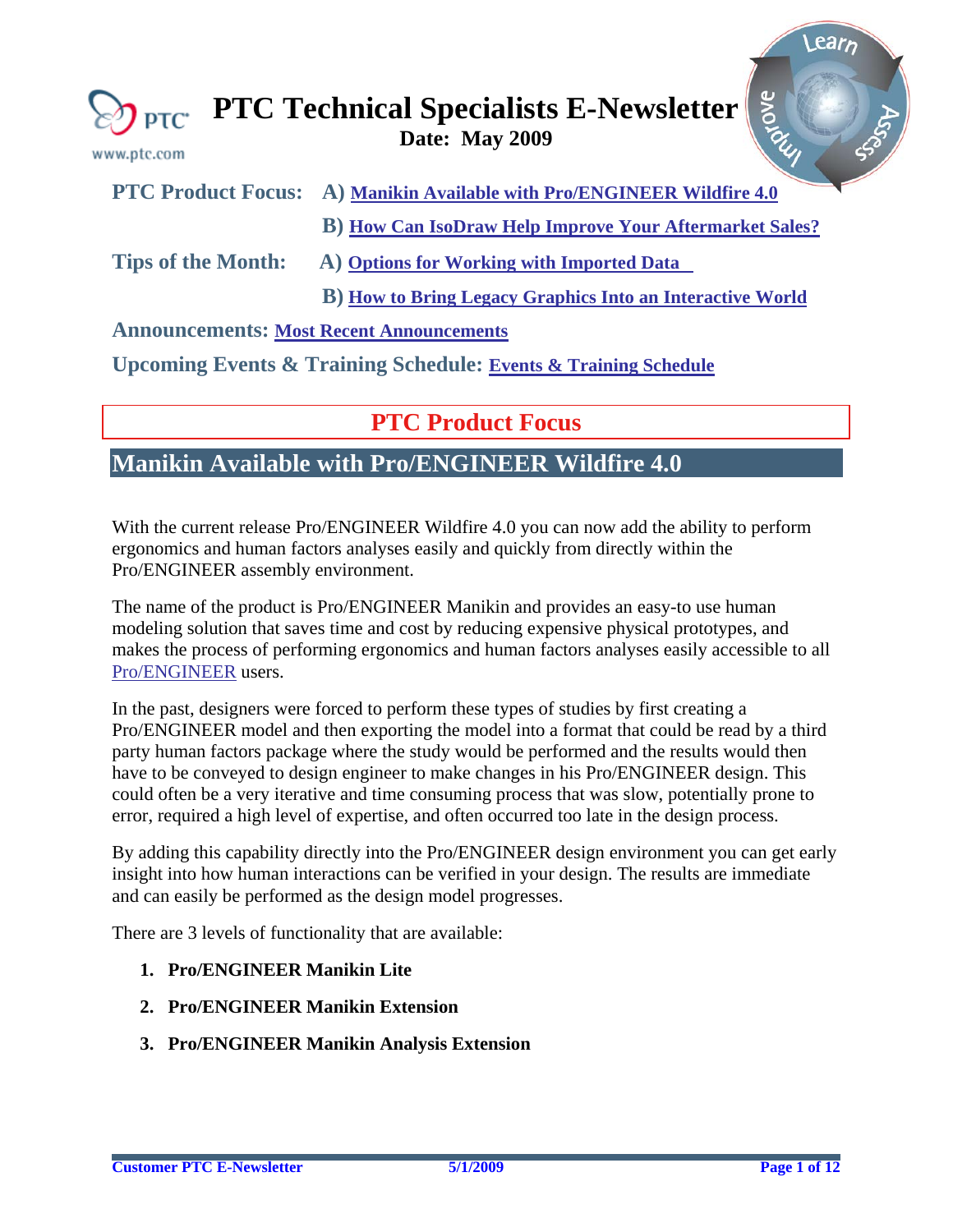The **Pro/ENGINEER Manikin Lite** version will be available at no cost with every license of Pro/ENGINEER (Build M060 and above) and provide users with a limited set of functionality that is intended to allow them a chance to experience the ease of use, workflow, and benefits of working in the Manikin environment. Users will be able to select a single PTC Manikin, apply a limited set of postures, and perform manipulations to the Manikin.

**Pro/ENGINEER Manikin Extension** is the mainstream product that provides a desktop human modeling solution for first-level checks of human-centric form, fit and function. The capabilities include:

- Selection of Manikin from a predefined library of 5, 50, 95 percentile male, female, and child Global populations (Asia, Europe, Americas).
- Preset initial postures for standing or sitting.
- Placement options for orienting the Manikin.
- Fully modifiable library of Macro and Micro postures to choose from.
- Full Manikin manipulation



- Reach functionality
- **Vision Cones**





- Reach Envelopes
- "First Person" View
- Line of Site



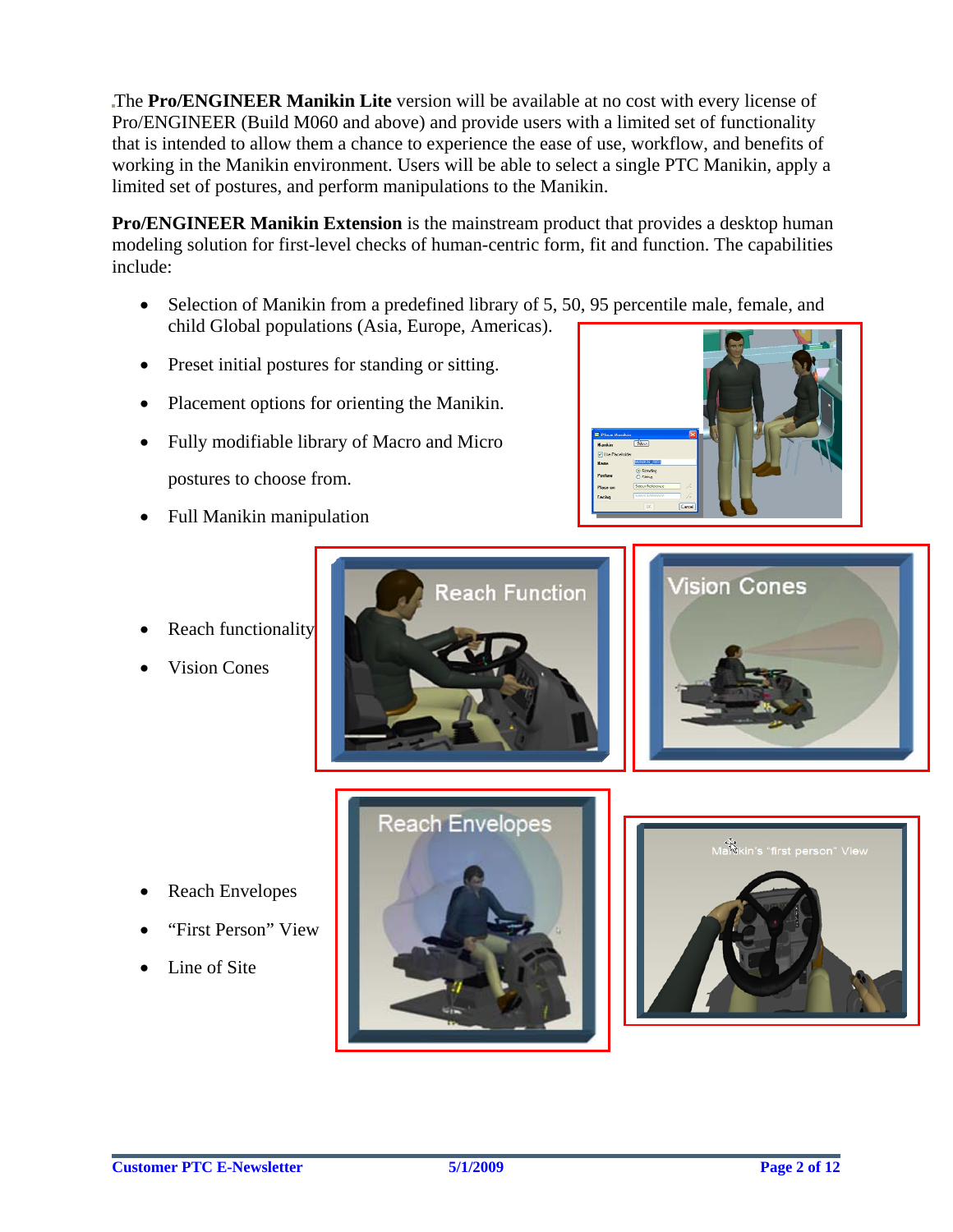<span id="page-2-0"></span>**Pro/ENGINEER Manikin Analysis Extension** provides the ability to analyze human movements such as pushing, pulling, lifting, and lowering. The results are presented in the form of a report and stored in the model as an analysis feature in Pro/ENGINEER. By understanding the required forces for performing various tasks, you can optimize your design to help reduce operator fatigue and ensure safety in your products.

Some of the capabilities provided with the Manikin Analysis Extension include:

- Material Handling (RULA)
- Pushing/Pulling (Snook)
- Lifting/Lowering (Snook)
- Carrying (Snook)
- Lifting/Lowering (NIOSH)









If you would like more information on Manikin please visit our website at <http://www.ptc.com/products/proengineer/manikin-extension>or contact your PTC representative for a demonstration.

[Back To Top](#page-0-0)

# **PTC Product Focus**

**How Can IsoDraw Help Improve Your Aftermarket Sales?** 

[Click Here To View](http://members.shaw.ca/jpeng/newsletter/PTC_Technical_Specialists_E-Newsletter_2009_05_enterprise.pdf)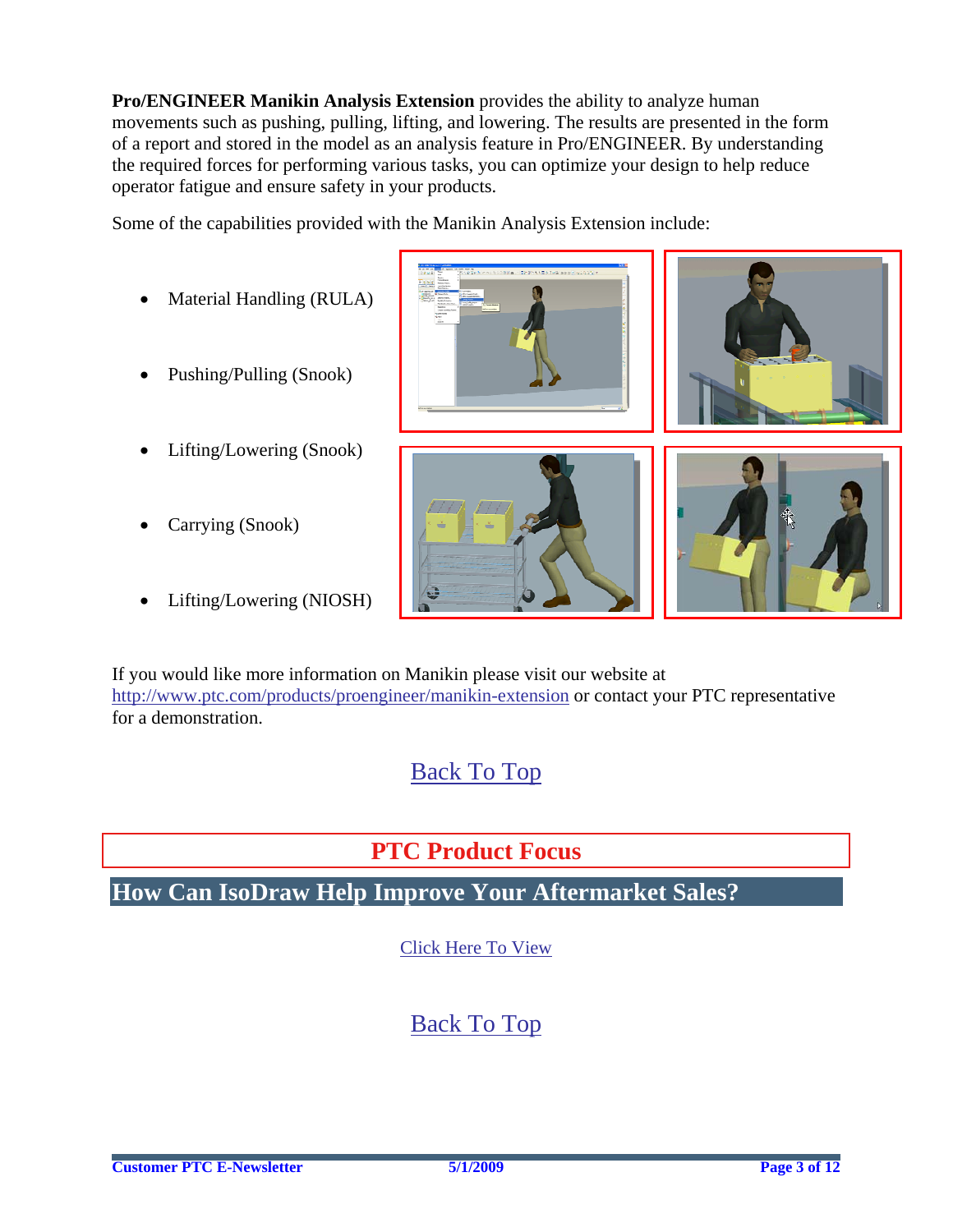# **Tips of the Month**

# <span id="page-3-0"></span>**Options for Working with Imported Data**

Pro/ENGINEER has many interface options that allow you to import many different file formats from a variety of sources. There are even direct translators available to many other CAD systems that allow Pro/ENGINEER to open them directly. But even with all of the options available, it doesn't guarantee that the file will import cleanly. Also, by default, the data that does come in cleanly (solid), will come in as one import feature in the model tree. So, what are your options for repairing your data that you import to get it into a solid, and what if you want to change that data to meet your design needs?

Wildfire 4.0 introduces several new tools and products that give you much more flexibility when working with imported data. Not only for repairing, but also for making changes to the data once it has been imported.

There are 3 main tools that can be used when working with imported solid geometry in Pro/ENGINEER. Depending on what the desired end use of the imported geometry is, will help you decide on which tool or combination of tools is right for you.

### **1) ImportDataDoctor:**

This is the application that provides the capability to repair 3D surface and solid data once it has been imported into Pro/ENGINEER. With the introduction of Wildfire 4.0, the entire Import Data Doctor repair tools have been rewritten to provide faster and more robust features for repairing data as well as added new functionality for modifying the data during the repair process.

In the past, the only reason for entering the Import Data Doctor would have been to resolve a problem with the imported geometry. For example if a surface boundary was corrupted, surface was missing, extra surfaces present in the import, or any other problem that prevented the geometry from automatically coming into Pro/ENGINEER as a solid import. The Import Data Doctor still provides the necessary tools that will allow you to repair most any model that needs fixing using tools to zip up gaps, fix boundaries, repair edges, and even replace surfaces that are missing.

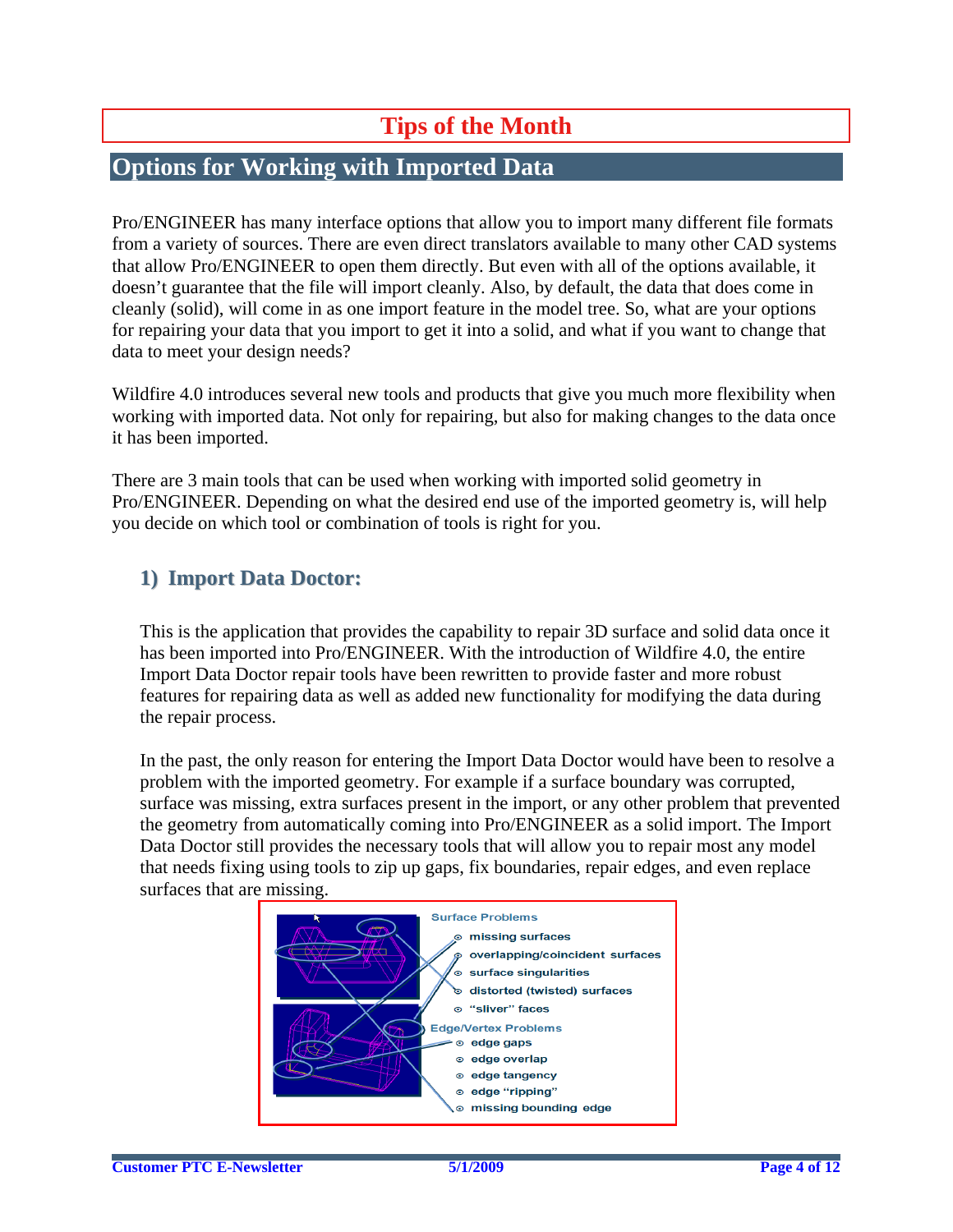The new Import Data Doctor goes beyond just making the repairs. It also introduces the new functionality called "Featurize Mode" which gives you the ability to create "pseudo features" while in the repair environment.

Some of the capabilities introduced in Featurize Mode are:

- Use the Boundary Blend feature while in the Import Data Doctor to add a missing surface. The resulting surface is automatically part of the import feature.
- Use the Surface Extend tool while in the Import Data Doctor to dynamically drag a boundary to extend it.
- Select surfaces and convert them to a Cylinder, Planar, Extrude, and Revolve features. This will allow you to repostion the geometry as a feature as well as **modify its dimensions** and even change its sketched section.
- Use standard selection techniques like Seed and Boundary to gather large groups of surfaces for conversion.
- Use the new Close tool to remove surfaces of geometry that are no longer needed and automatically close up the adjacent boundaries.



УŅ. Q Individual Surfaces  $\mathbb{R}$  .  $\sigma$ . 少 **Close**  $\rightarrow$  $\overline{\mathbb{Q}}$ 

EXTEND

CLOSE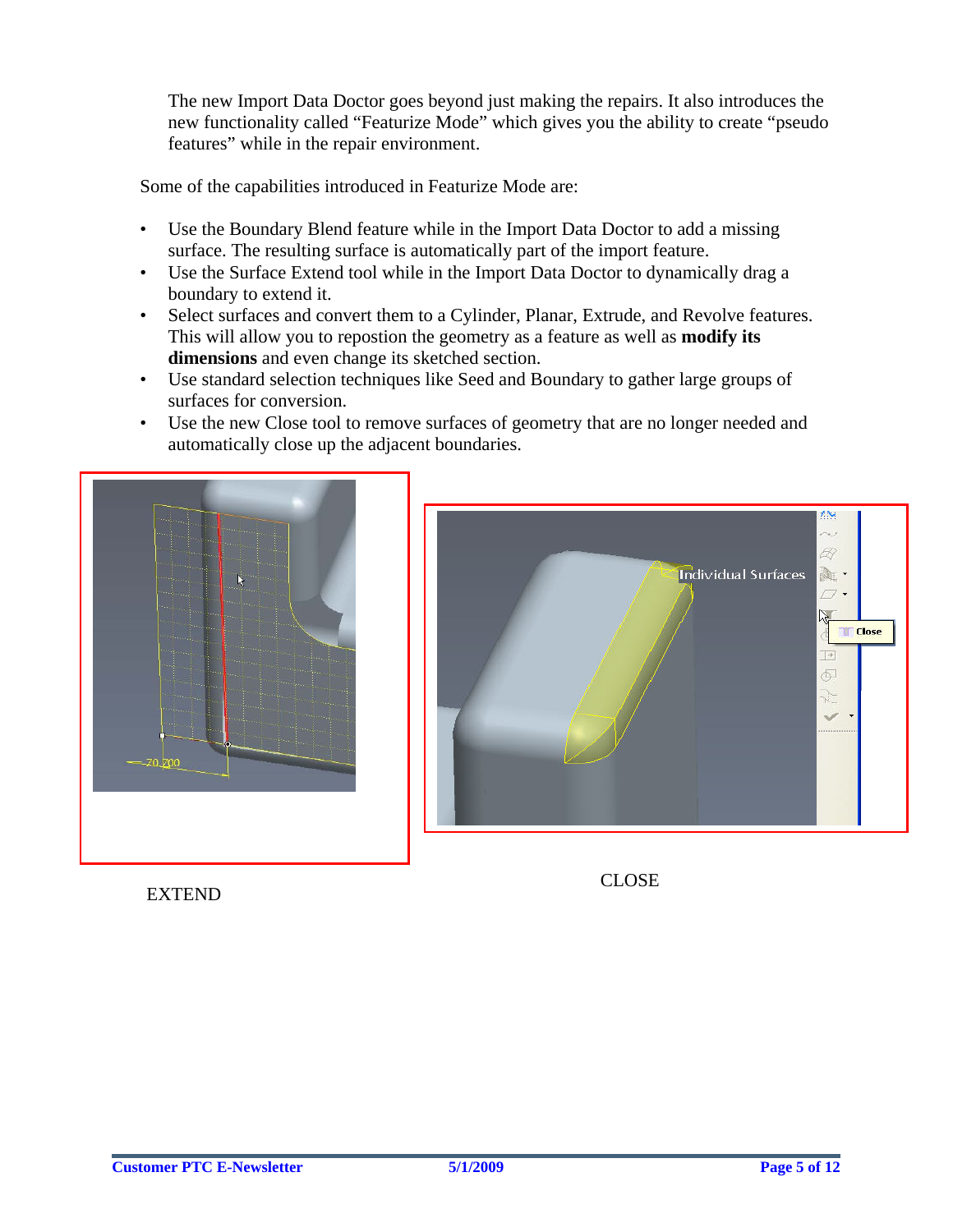

BOUNDARY BLEND



CONVERSION TOOLS

For more information on using the new Import Data Doctor for repairing models and making changes to the import data using the new Featurize Mode, you can follow the "Getting Started Guide" tutorial that can be launched from within Pro/ENGINEER.

Start the Help Center then choose Tutorials from the Quick Links section. Then select the link "Getting Started with Import DataDoctor ".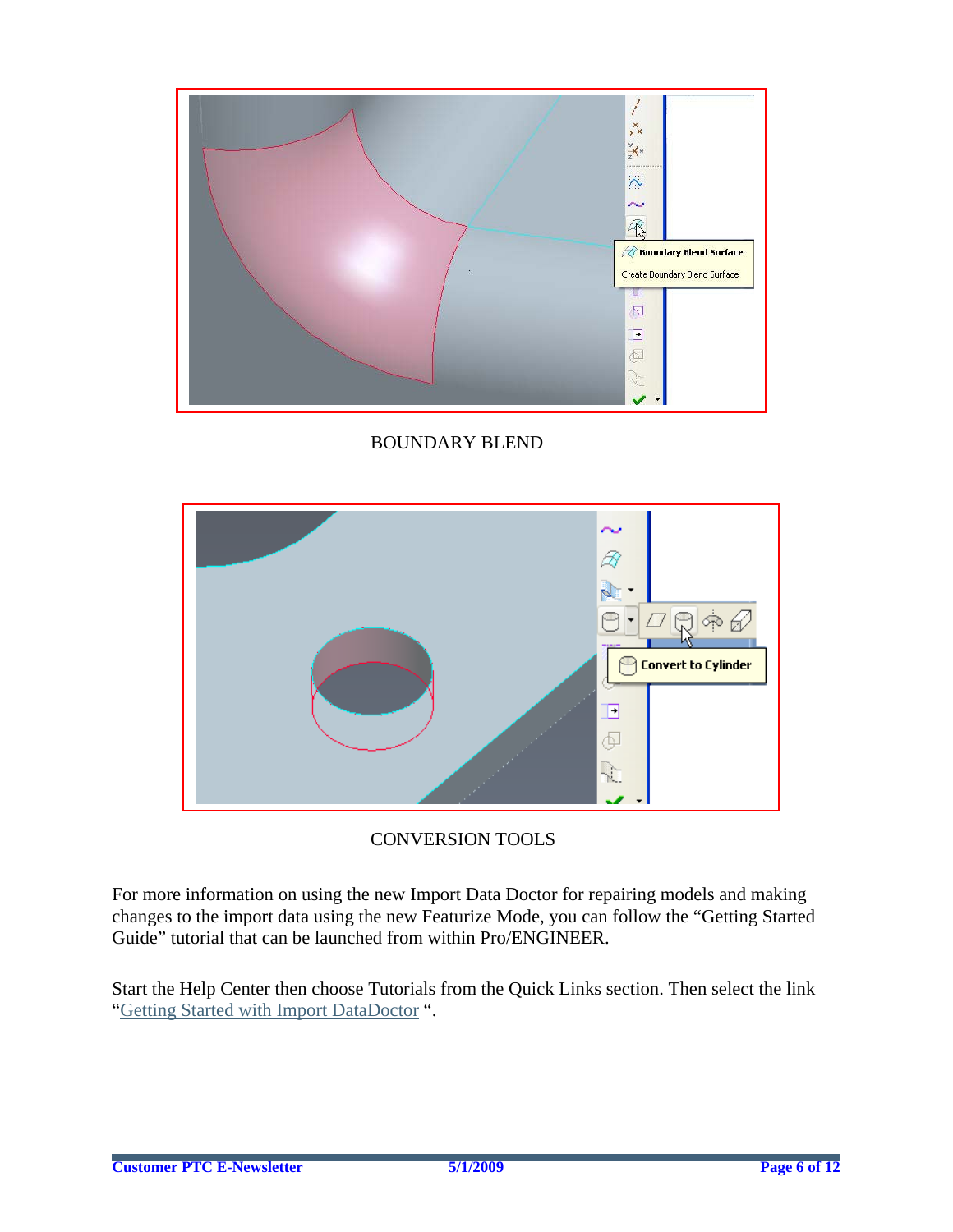### **2) New Remove Feature**

A new feature called the Remove Feature was introduced in Pro/ENGINEER Wildfire 4. This is basically the same functionality that is being used inside the Import Data Doctor for Close, but has been extended for use in the modeling environment as a regular feature. So even if you are working on an imported model or a native Pro/E model, you can use the remove feature to "defeature" a part. For example, if you imported a part into Pro/ENGINEER and you want to eliminate some features to modify your design. You can simply select the surfaces that close up the feature and then select the Remove Feature Icon select Edit/Remove from the toolbar menu.



### **Adding a Remove Feature to a model by selecting the surfaces of a round and surfaces of a hole, then choosing the Feature.**

Note that the Remove feature is an ordinary Pro/ENGINEER feature that will show up in the model tree, can be deleted, suppress or redefined just like any other Pro/E feature. In the above example, the remove feature that eliminates the holes and round could be deleted to get the geometry back!

### **3) Feature Recognition Technology**

The third item that can be applied to make changes to imported geometry is the use of the new Feature Recognition Technology (FRT). This is a free Toolkit download in Wildfire 4.0 and can be downloaded from PTC's website at http://www.ptc.com/community/freedownloads.htm.

This plug-in application for Pro/ENGINEER Wildfire 4.0 allows users to replace static geometries in imported 3D Boundary Representation models (IGES, STEP, etc) with parametric features. This plug-in is currently available for 32 bit and 64 bit Windows platforms only.

Its current capabilities are as follows to identify and replace static geometry with fully parametric content: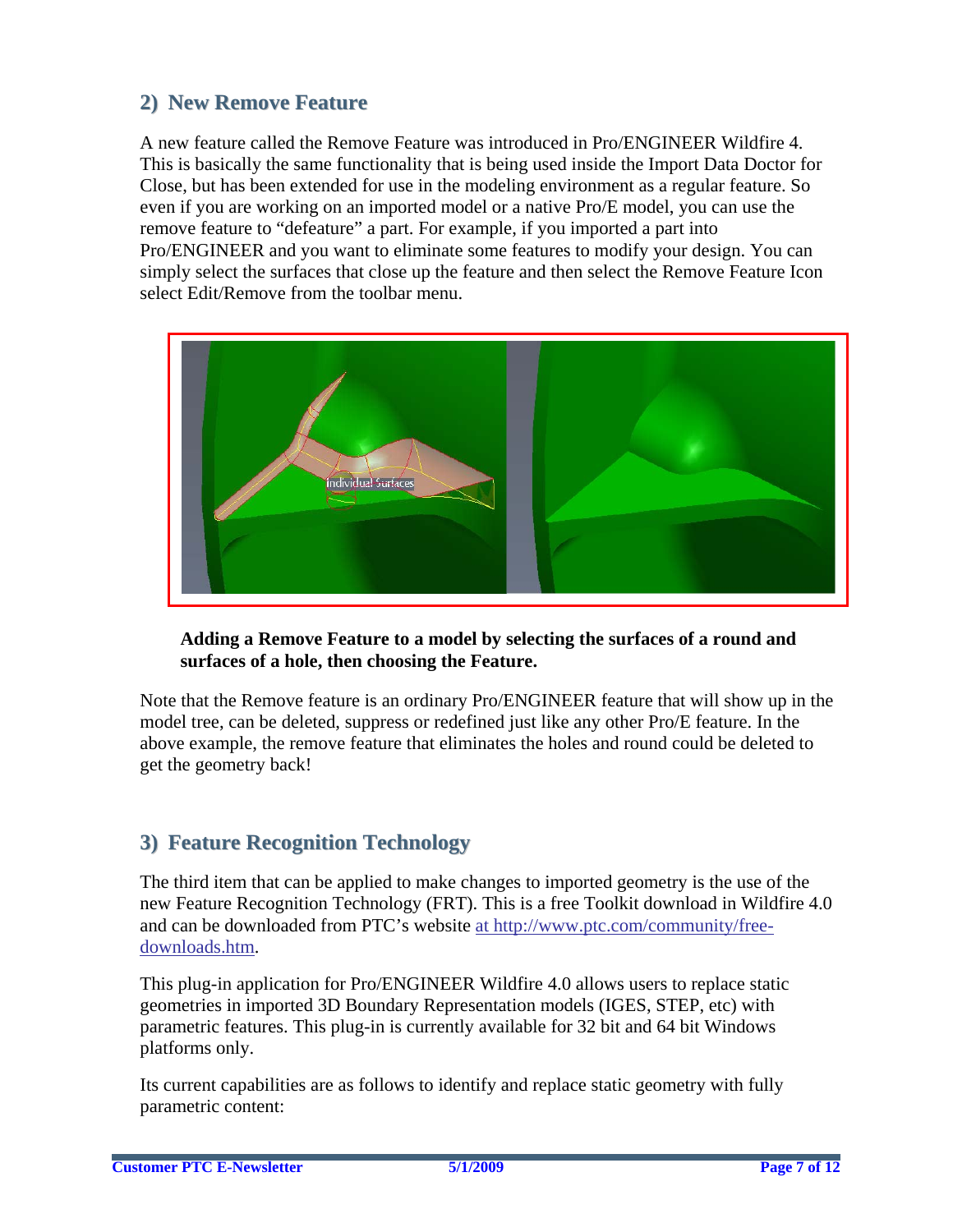- <span id="page-7-0"></span>o Simple or Sketched Holes on Flat or Curved Surfaces
- o Protrusions or Pockets on Flat or Curved Surfaces
- o Extruded Slots
- o Constant Radius Rounds
- o Chamfers
- o Table Pattern for Holes

Download it and try it today!

That's it! You just need to repeat the naming steps for each of the states you have created. Don't forget, Wildfire now allows you to create a representation that combines all of the options found in the View Manager.

## [Back To Top](#page-0-0)

## **Tips of the Month**

# **How to Bring Legacy Graphics Into an Interactive World**

[Click Here To View](http://members.shaw.ca/jpeng/newsletter/PTC_Technical_Specialists_E-Newsletter_2009_05_enterprise.pdf)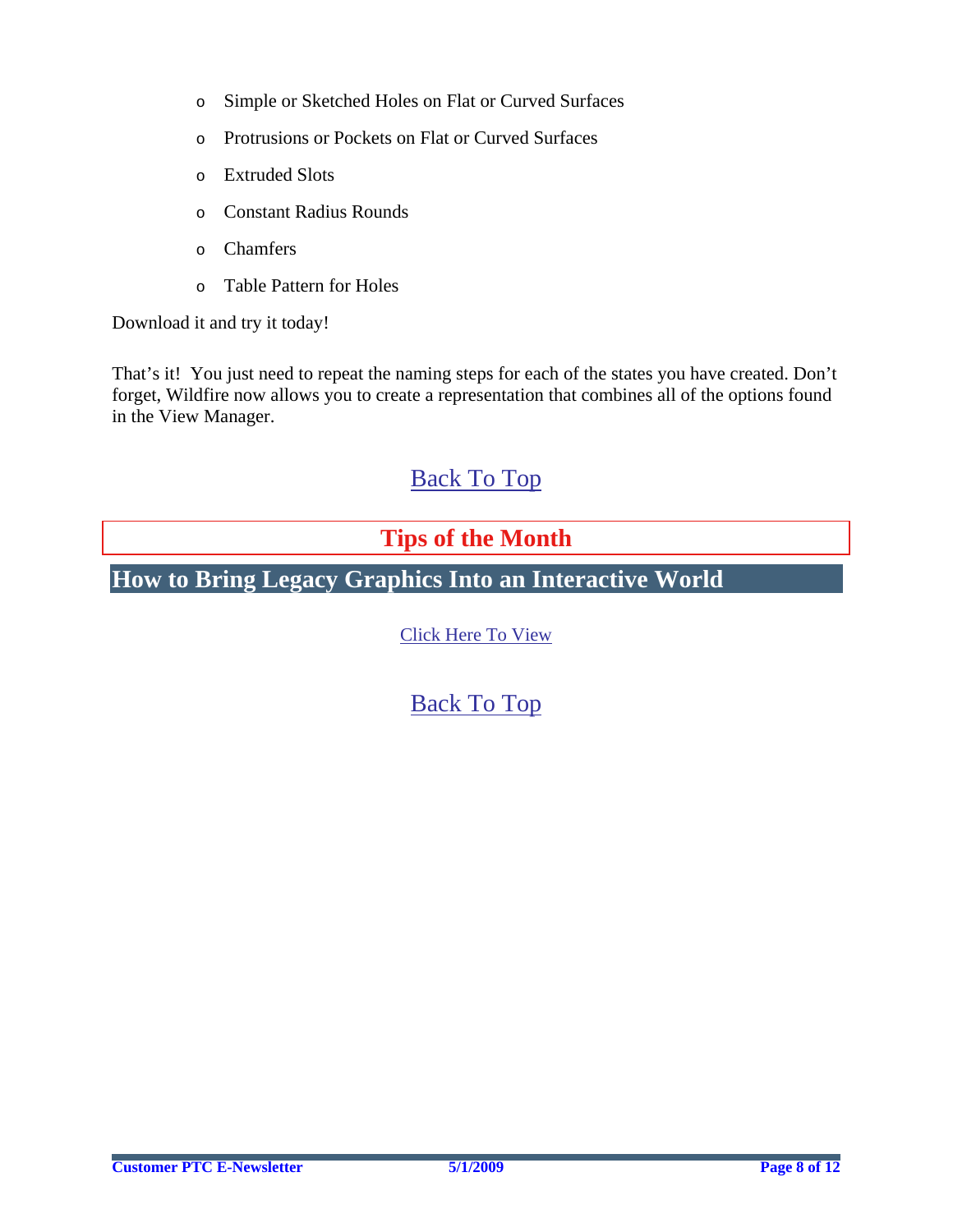### **Announcements**

### <span id="page-8-0"></span>Educational Resource Library

Learn things you always wanted to do - but didn't know you could.

This one stop educational resource library will help you learn more about PTC Solutions and provide you with technical materials developed by the product experts to help you become more productive.

Get tutorials, how-to videos and expert advice for:

- **Pro/ENGINEER** 
	- **EXECONCEPT** Conceptual and Industrial Design
	- **•** Detailed Design
	- **Simulation/Analysis**
	- Production
	- Design Collaboration
- Windchill PDMLink
- Windchill ProjectLink
- Pro/INTRALINK
- PTC Online Tools

Check out the [Educational Resource Library](http://www.ptc.com/community/proewf/newtools/tutorials.htm) today.

#### PTC Tips & Techniques Newsletter Archives

Miss an issue! Can't find that awesome technique you read about? Fear not, you can click on the link below and go through our Customer PTC E-Newsletter archives.

### [Click Here To Access](http://www.ptc.com/carezone/archive/index.htm)

It's better than finding the Ark of the Covenant!

### PTC Tips & Techniques Webcasts: Work Smarter. Not Harder.

Click below to see regularly scheduled Tips & Techniques technical Webcasts that are designed to provide you with the most popular time-saving tricks that Pro/ENGINEER users of all skill levels will find useful. Get more out of your maintenance dollars!

[Tips & Techniques: Work Smarter Not Harder!](http://www.ptc.com/appserver/it/icm/cda/template_lib/events/series.jsp?&im_dbkey=11442&icg_dbkey=141)

### **E-PROFILES IS HERE!!**

We have been eagerly anticipating the debut of the new electronic version of Profiles Magazine and now it is here! This new web site will supplement the print edition of the magazine and will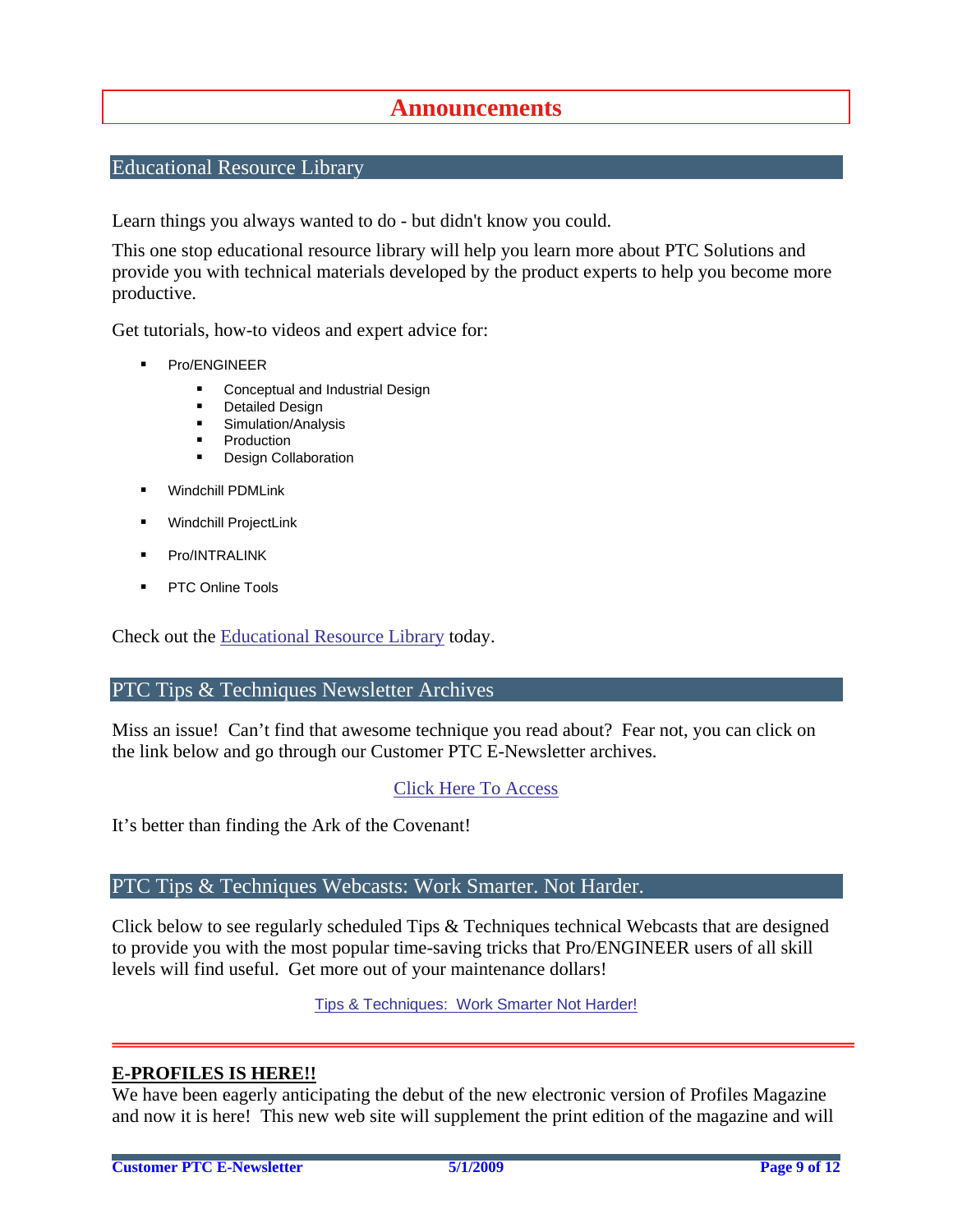provide new useful features not feasible with paper media. e-Profiles will provide you with 24x7, worldwide access to key information previously available exclusively in the print version. "Tips & Tricks," a popular feature pioneered by Pro/USER, has also moved to the web and will be expanded as the site matures.

Please take a few minutes to check out this new web site. We don't think you will be disappointed.

<http://profilesmagazine.com/>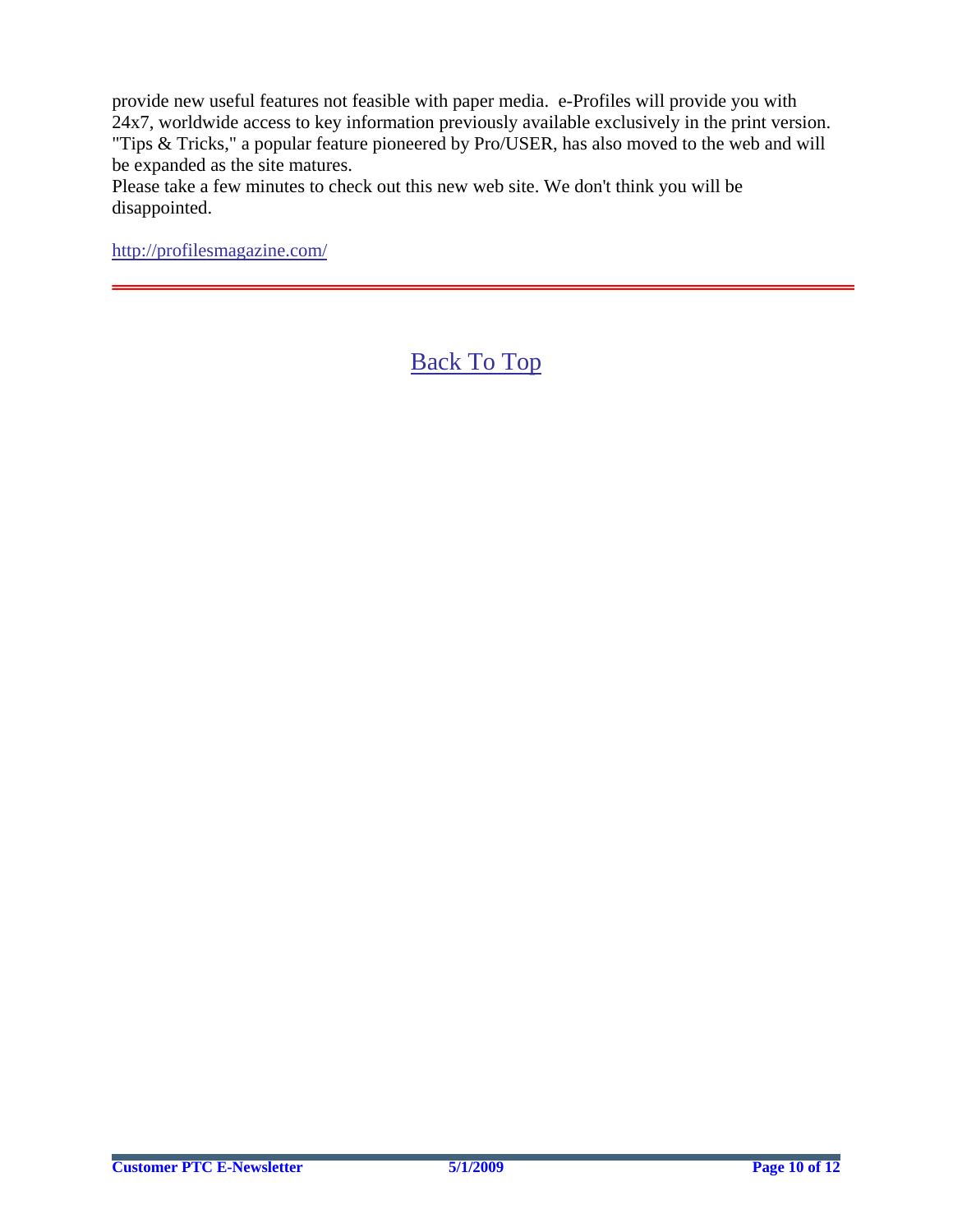## **Upcoming Events & Training Class Schedules**

<span id="page-10-0"></span>

| Upcoming, 2009       | Your local Pro/Engineer User Groups<br>http://www.ptcuser.org/rugs/ |
|----------------------|---------------------------------------------------------------------|
| June $7 - 10$ , 2009 | Orlando, FL USA<br>PTC/USER World Event<br>http://www.ptcuser.org/  |

#### Events

Our seminars and conferences seek to provide you with relevant information regarding product development trends in your industry as well as innovative software learning experiences. Think of them as a constructive day off where you can share experiences and swap ideas with your peers.

If you can't manage to get away, we'll bring it to you. Check back often for regularly scheduled live webcast events.

### [You're Invited to Attend…](http://www.ptc.com/company/news/events/index.htm)

Please visit the [PTC Education Services](http://www.ptc.com/services/edserv/) website for the latest training information including course descriptions, schedules, locations, and pricing.

• Attend a course at any PTC Center and receive a free copy of Pro/ENGINEER Wildfire Student Edition!

<http://www.ptc.com/services/edserv/index.htm>

### Live Instructor-Lead Virtual PTC Training Courses

Virtual Classrooms provide interactive learning with a trained PTC instructor in convenient and manageable sessions that last approximately 4 hours over a series of days. It's easy to join a class right from your desk using a phone or voice-over IP technology.

Sessions are performed just like a traditional ILT (including interactive exercises where you and the instructor can work on lab exercises together) and feature some of our most popular ILT courses. These sessions cover the exact same material as the traditional ILT in-center courses. Also look for some of our most frequently requested mini-topics delivered in the same format that are only an hour - two hours in duration.

If you have any questions about these sessions or would like to see getting other courses, not on this list, on the schedule please feel free to contact me for more details. They are a great way to bring training to you without you having to worry about location or being out from work for long stretches.